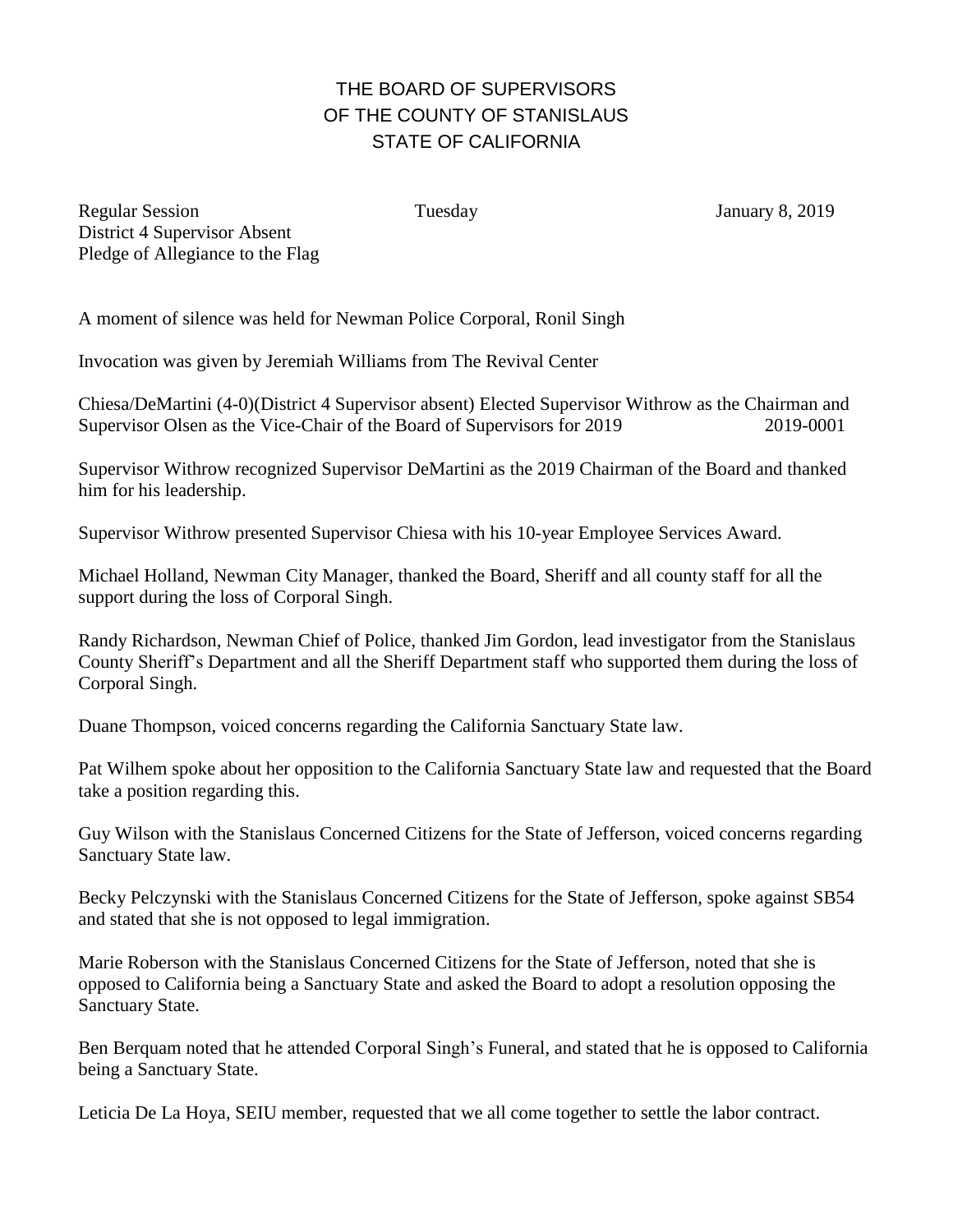Kate Selover also spoke regarding coming together to resolve the SEIU contract.

Karyn Clarke requested that we come together in agreement to settle this contract.

Sebastian Jones spoke in support of resolving the SEIU contract.

Mary Jackson, speaking on behalf of Grace Nass (9 years old), requested that a Computer Room and Spanish and Chinese language books be included in the Turlock Library Project.

Jennifer Perry spoke in support of the Turlock Library Project and requested that more teen selections and a larger teen room be included in the project.

Olsen/Chiesa (4-0)(District 4 Supervisor absent) Adopted the consent calendar

- **6.A.1** Approved the minutes of  $12/18/2019$
- **6.A.2** Appointed Perfecto Munoz to the Stanislaus County Planning Commission 2019-0002
- **6.A.3** Accepted the resignation of Richard Ardis from the Oakdale Fire Protection District Board of Directors 2019-0003 **6.A.4** Accepted the resignation of Nick Hackler from the Economic Development Action Committee
- 2019-0004 **6.A.5** Approved the amended Conflict of Interest Code for Stanislaus County 2019-0005
- **6.A.6** Proclaimed January 2019 as Human Trafficking Awareness Month 2019-0006
- **6.B.1** Approved to use up to \$4,000 in Community Development Funds for a community cleanup in the Parklawn community; and, directed the Auditor-Controller to make the necessary budget adjustments per the budget journal attached to the agenda item – CEO

2019-0007

- **6.B.2** Authorized the Chairman and the CEO to sign the 2019 Annual Equal Rights/Non-Discrimination Commitment Statement, attached to the item – CEO 2019-0008
- **6.B.3** Accepted the fifth update in accordance with Public Contract Code Sections 20134 and 22050 for emergency remediation/repairs at 10th Street Place, to repair exterior water damage on the south side of the facility – CEO 2019-0009
- **6.B.4** Accepted the twelfth update in accordance with Public Contract Code Sections 20134 and 22050 for emergency remediation/repairs at 10th Street Place, to repair water damage and restore essential government operations – CEO 2019-0010
- **6.B.5** Amended the Salary and Position Allocation Resolution to add one block-budgeted Confidential Assistant II-IV, field representative, to be effective with the start of the first pay period beginning on or after 01/08/2019, to support operations of the Board and provide increased coverage and support in this busy office; authorized the CEO and the Auditor-Controller to make the necessary adjustments as detailed in the budget journal, attached to the item for the estimated cost of salaries and benefits of a field representative for the remaining six months of FY 18/19; and, authorized the use of \$48,750 transferred from CEO appropriations for contingencies to support the addition of a field representative position – CEO 2019-0011
- **6.C.1** Authorized the Director of PW to apply for and accept if awarded, the California Department of Water Resources Proposition 1 Disadvantaged Communities Involvement Program Grant – PW 2019-0012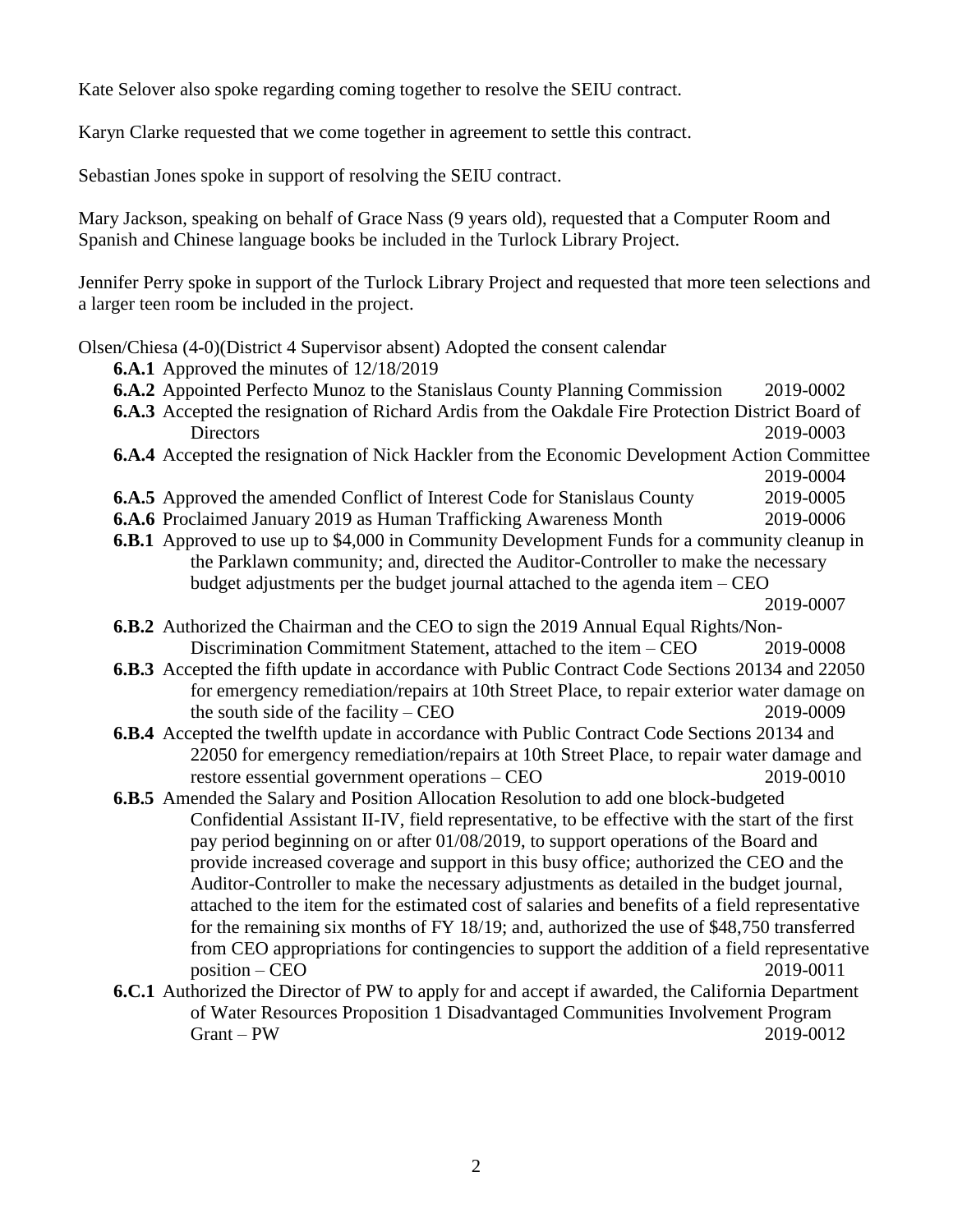- **6.C.2** Awarded a contract for Environmental Services to Dokken Engineering of Folsom, California, for the Las Palmas Avenue over San Joaquin River Bridge Preventive Maintenance Project (Federal Project No. BRLS-5938(200)); authorized the director of PW to execute a contract with Dokken Engineering in the amount of \$188,552 and to sign necessary documents, including any amendments to the agreement not to exceed 10%; and, authorized the Director of PW to take any appropriate action necessary to carry out the purpose and intent of these recommendations – PW 2019-0013
- **6.C.3** Approved the consent to Common Use Agreement between Stanislaus County and Turlock Irrigation District (TID) for the Carpenter Road and Whitmore Avenue Intersection Improvement Project; authorized the Chairman to sign the consent to common use agreement; and, authorized the Director of PW to take any appropriate action necessary to carry out the purpose and intent of these recommendations – PW 2019-0014

Chiesa/Olsen (4-0)(District 4 Supervisor absent) **8.1 Amended** the item to remove Staff Recommendations Nos. 1-3; and approved Staff Recommendation No. 4 as follows: authorized the CEO, or his designee, and the Director of Workforce Development to execute a MOU with the City of Modesto, Stanislaus Community Foundation and the United Way of Stanislaus County, not to exceed \$600,000 for the period 01/01/2019 through 06/30/2022, and to accept funding from other potential funders, for the purpose of administering a sole source agreement with the Downtown Streets Team – CEO 2019-0015

**Corr 1** Referred to the Auditor Controller, a Claim for Refund of Property Taxes filed on behalf of T-Mobile West LLC., regarding assessments for tax year 2014-15.

**Corr 2** Referred to the Clerk-Recorder and Registrar of Voters, a letter from the Del Puerto Health Care District regarding the appointment of Becky Campo to their Board of Directors.

**Corr 3** Acknowledged receipt of the Comprehensive Annual Financial Report of the Stanislaus County Employees' Retirement Association (StanCERA) for fiscal year ending June 30, 2019.

**Corr 4** Referred to the Clerk-Recorder and Registrar of Voters, a resolution from the City of Modesto regarding the change of their municipal elections and the Modesto City Schools Board of Education governing board member elections from odd-numbered to even-numbered years.

**Corr 5** Acknowledged receipt of claims and referred to the CEO-Risk Management Division the following claims: Cesar Esquivez; Zabdiel Pineda; Bobbie Carne; and, Samuel Montez Jr.

Supervisor DeMartini noted that he is opposed to a Sanctuary State.

Supervisor Chiesa noted the he recently toured the REACT Center and he was very impressed.

CEO Hayes reported that the federal government shutdown is on its 18<sup>th</sup> day and so far, there has been no immediate impacts to the County, however, if it goes beyond 30 days that might change.

Prior to adjourning into Closed Session an opportunity was given to the public to address matters listed under Closed Session.

Adjourned to closed session at 10:25 a.m.